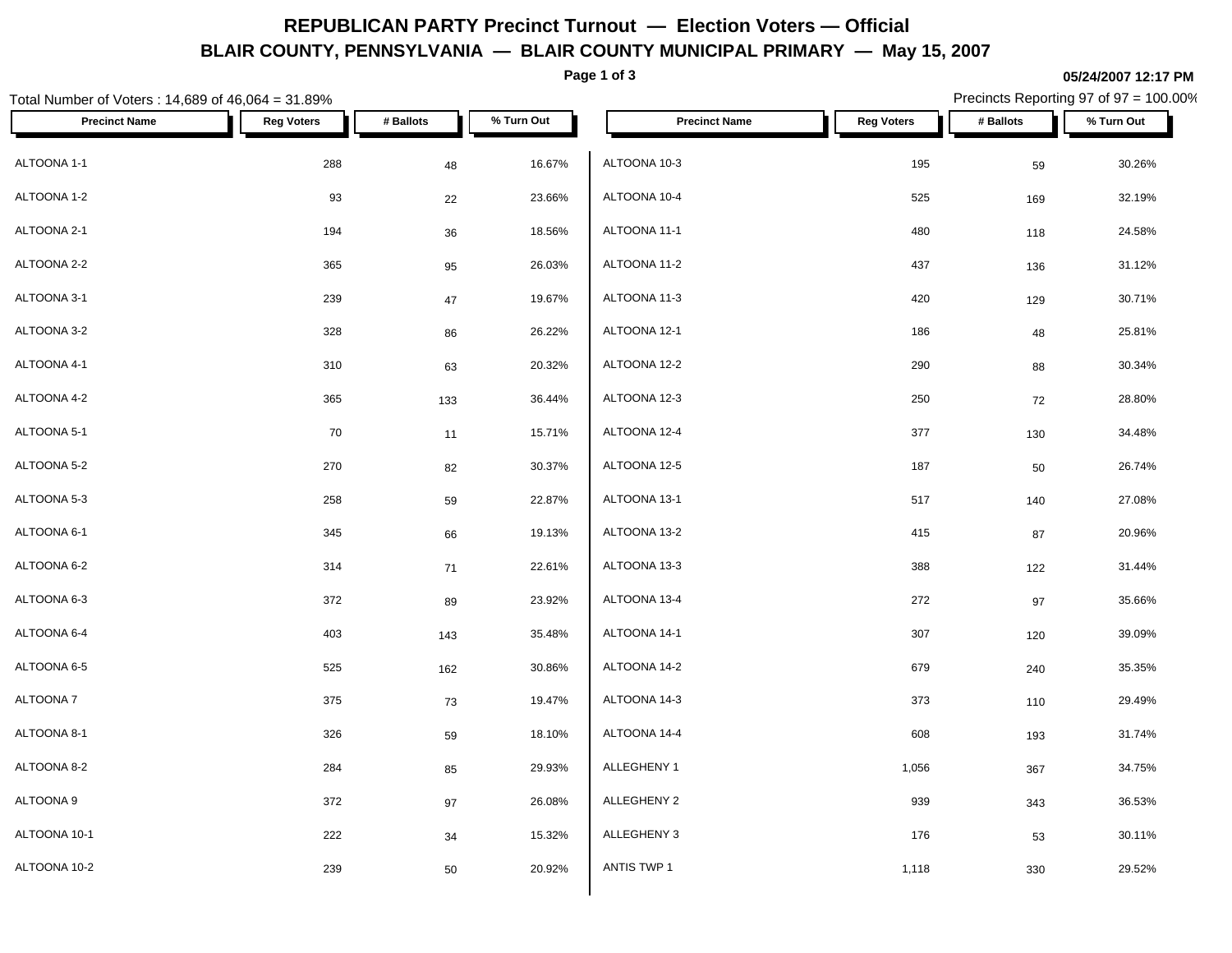# **REPUBLICAN PARTY Precinct Turnout — Election Voters — Official BLAIR COUNTY, PENNSYLVANIA — BLAIR COUNTY MUNICIPAL PRIMARY — May 15, 2007**

**Page 2 of 3**

#### **05/24/2007 12:17 PM**

Precincts Reporting 97 of 97 = 100.00%

| Total Number of Voters: 14,689 of 46,064 = 31.89% |                   |            |                  |                              |                   |            | Precincts Reporting 97 of 97 = 100.00% |
|---------------------------------------------------|-------------------|------------|------------------|------------------------------|-------------------|------------|----------------------------------------|
| <b>Precinct Name</b>                              | <b>Reg Voters</b> | # Ballots  | % Turn Out       | <b>Precinct Name</b>         | <b>Reg Voters</b> | # Ballots  | % Turn Out                             |
| ANTIS TWP 2                                       | 664               | 199        | 29.97%           | <b>HUSTON TWP</b>            | 566               | 203        | 35.87%                                 |
| ANTIS TWP 3                                       | 804               | 247        | 30.72%           | <b>JUNIATA TWP</b>           | 468               | 124        | 26.50%                                 |
| BELLWOOD BORO                                     | 749               | 156        | 20.83%           | LOGAN TWP 1                  | 699               | 278        | 39.77%                                 |
| <b>BLAIR - CATFISH</b>                            | 756               | 224        | 29.63%           | LOGAN TWP 2                  | 792               | 273        | 34.47%                                 |
| <b>BLAIR - E HOLBG</b>                            | 1,352             | 420        | 31.07%           | LOGAN TWP 3                  | 498               | 199        | 39.96%                                 |
| <b>CATHARINE TWP</b>                              | 327               | 99         | 30.28%           | LOGAN TWP 4                  | 663               | 222        | 33.48%                                 |
| <b>DUNCANSVILLE</b>                               | 507               | 186        | 36.69%           | <b>LOGAN TWP 5</b>           | 677               | 254        | 37.52%                                 |
| FRANKSTOWN TWP1                                   | 258               | 101        | 39.15%           | LOGAN TWP 6                  | 893               | 239        | 26.76%                                 |
| FRANKSTOWN TWP2                                   | 1,708             | 574        | 33.61%           | LOGAN TWP 7                  | 310               | 130        | 41.94%                                 |
| FRANKSTOWN TWP3                                   | 1,853             | 614        | 33.14%           | <b>MARTINSBURG 1</b>         | 434               | 191        | 44.01%                                 |
| FREEDOM TWP 1                                     | 424               | 137        | 32.31%           | <b>MARTINSBURG 2</b>         | 510               | 199        | 39.02%                                 |
| FREEDOM TWP 2                                     | 809               | 259        | 32.01%           | NEWRY BORO                   | 83                | 21         | 25.30%                                 |
| <b>GREENFIELD TWP1</b>                            | 544               | 134        | 24.63%           | NORTH WOODBURY               | 1,251             | 474        | 37.89%                                 |
| <b>GREENFIELD TWP2</b>                            | 73                | 31         | 42.47%           | ROARING SPG 1                | 268               | 82         | 30.60%                                 |
| <b>GREENFIELD TWP3</b>                            | 620               | 141        | 22.74%           | ROARING SPG 2                | 444               | 197        | 44.37%                                 |
| <b>HOLLIDAYSBURG 1</b>                            | 250               | 70         | 28.00%           | ROARING SPG 3                | 358               | 153        | 42.74%                                 |
| <b>HOLLIDAYSBURG 2</b><br><b>HOLLIDAYSBURG 3</b>  | 367<br>160        | 124<br>33  | 33.79%<br>20.63% | SNYDER TWP 1<br>SNYDER TWP 2 | 539<br>714        | 146        | 27.09%<br>29.83%                       |
| HOLLIDAYSBURG 4                                   | 367               |            | 35.69%           | <b>TAYLOR TWP</b>            | 1,154             | 213        | 40.55%                                 |
| <b>HOLLIDAYSBURG 5</b>                            | 357               | 131<br>128 | 35.85%           | TYRONE TWP 1                 | 393               | 468<br>148 | 37.66%                                 |
| <b>HOLLIDAYSBURG 6</b>                            | 448               | 154        | 34.38%           | TYRONE TWP 2                 | 369               | 122        | 33.06%                                 |
| HOLLIDAYSBURG 7                                   | 366               | 140        | 38.25%           | TYRONE BORO 1                | 336               | 120        | 35.71%                                 |
|                                                   |                   |            |                  |                              |                   |            |                                        |